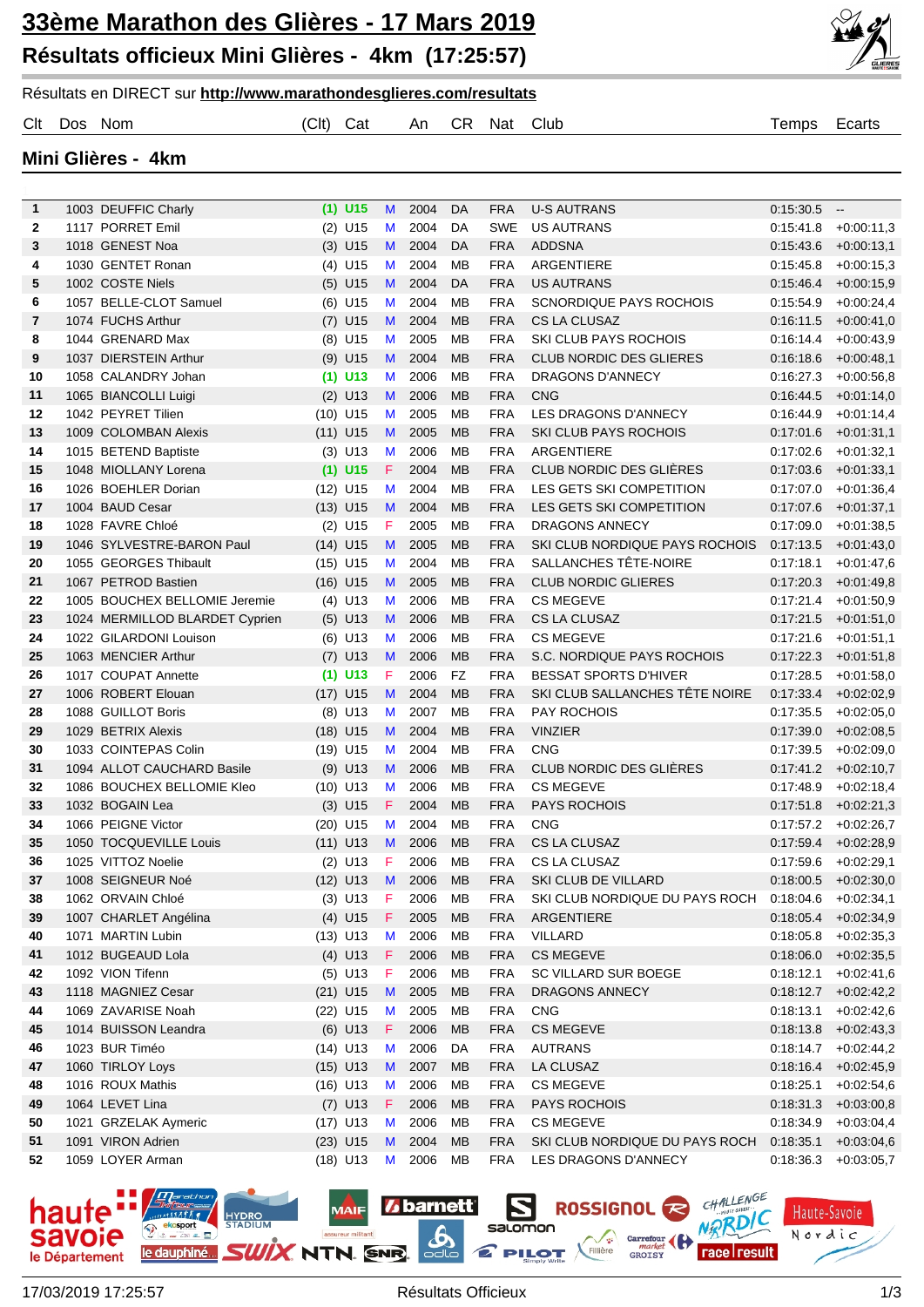## **33ème Marathon des Glières - 17 Mars 2019 Résultats officieux Mini Glières - 4km (17:25:57)**



| Clt      | Dos | Nom                                               | (Clt) | Cat                      |                  | An           | <b>CR</b>       | <b>Nat</b>               | Club                                               | Temps                  | Ecarts                                   |
|----------|-----|---------------------------------------------------|-------|--------------------------|------------------|--------------|-----------------|--------------------------|----------------------------------------------------|------------------------|------------------------------------------|
| 53       |     | 1027 PERSONNAZ Loan                               |       | $(24)$ U15               | M                | 2005         | <b>MB</b>       | <b>FRA</b>               | LES DRAGONS D ANNECY                               | 0:18:58.2              | $+0.03:27,7$                             |
| 54       |     | 1079 LAVY Arthur                                  |       | $(19)$ U13               | M                | 2006         | <b>MB</b>       | <b>FRA</b>               | <b>VIUZ LA CHIESAZ</b>                             | 0:19:00.7              | $+0.03:30,2$                             |
| 55       |     | 1056 REYMOND Nolan                                |       | $(20)$ U13               | M                | 2006         | <b>MB</b>       | <b>FRA</b>               | SALLANCHES TETE NOIRE                              | 0:19:09.5              | $+0.03:39,0$                             |
| 56       |     | 1045 LEVET Prosper                                |       | $(25)$ U15               | M                | 2005         | MВ              | <b>FRA</b>               | SAINT PIERRE EN FAUCIGNY                           | 0:19:16.5              | $+0.03:46,0$                             |
| 57       |     | 1040 HESLOUIS Faustine                            |       | $(5)$ U15                | F                | 2004         | <b>MB</b>       | <b>FRA</b>               | <b>DRAGONS ANNY</b>                                | 0.19.16.8              | $+0.03:46,3$                             |
| 58       |     | 1043 PIERS Noé                                    |       | $(26)$ U15               | M                | 2004         | MB              | <b>FRA</b>               | CLUB NORDIC DES GLIÈRES                            | 0.19:22.7              | $+0.03:52,2$                             |
| 59       |     | 1020 MILLET Diwan                                 |       | $(27)$ U15               | M                | 2005         | <b>MB</b>       | <b>FRA</b>               | <b>PAYS ROCHOIS</b>                                | 0.19.23.2              | $+0.03.52,7$                             |
| 60       |     | 1061 VIGUIER Maxence                              |       | $(21)$ U13               | M                | 2007         | MB              | <b>FRA</b>               | CS LA CLUSAZ                                       | 0:19:37.0              | $+0.04:06.5$                             |
| 61       |     | 1031 MARSAL Paul                                  |       | $(28)$ U15               | M                | 2004         | DA              | <b>FRA</b>               | <b>SN CHARTROUSIN</b>                              | 0.19:44.4              | $+0.04:13,9$                             |
| 62       |     | 1075 GARCIN Amandine                              |       | $(6)$ U15                | F                | 2004         | <b>SA</b>       | <b>FRA</b>               | <b>CN REVARD</b>                                   | 0:19:53.5              | $+0.04:23,0$                             |
| 63       |     | 1035 GRAIN-HILLERET Jules                         |       | $(22)$ U13               | M                | 2007         | AU              | <b>FRA</b>               | <b>AUTRANS</b>                                     | 0:19:53.7              | $+0.04:23,2$                             |
| 64       |     | 1049 JULLIARD Maylis                              |       | $(7)$ U15                | F                | 2005         | MB              | <b>FRA</b>               | SKI CLUB TETE NOIRE                                | 0:19:55.4              | $+0.04:24,9$                             |
| 65       |     | 1089 VALLEIX Robin                                |       | $(23)$ U13               | M                | 2007         | <b>MB</b>       | <b>FRA</b>               | <b>SCNP ROCHOIS</b>                                | 0:19:57.8              | $+0.04:27,3$                             |
| 66       |     | 1083 OLIVA Juliette                               |       | $(8)$ U13                | F                | 2007         | MB              | <b>FRA</b>               | <b>SALLANCHES</b>                                  | 0:20:02.4              | $+0.04:31,9$                             |
| 67       |     | 1093 BOEUF Benjamin                               |       | $(24)$ U13               | M                | 2007         | <b>MB</b>       | <b>FRA</b>               | SKI CLUB BELLEVAUX                                 | 0:20:13.5              | $+0.04:43,0$                             |
| 68       |     | 1076 BETRIX Melina                                |       | $(9)$ U13                | F                | 2007         | MB              | <b>FRA</b>               | <b>CHABLAIS NORDIC</b>                             | 0:20:21.0              | $+0.04:50.5$                             |
| 69       |     | 1038 DIERSTEIN Clément                            |       | $(29)$ U15               | M                | 2004         | <b>MB</b>       | <b>FRA</b>               | <b>CLUB NORDIC DES GLIERES</b>                     | 0.20.25.4              | $+0.04.54,9$                             |
| 70       |     | 1019 AIRIAU Guilhem                               |       | $(25)$ U13               | M                | 2006         | DA              | <b>FRA</b>               | <b>US AUTRANS</b>                                  | 0:20:29.9              | $+0.04.59,4$                             |
| 71       |     | 1109 BOIRON Etienne                               |       | $(30)$ U15               | M                | 2005         | <b>MB</b>       | <b>FRA</b>               | <b>RANDO CHERAN</b>                                | 0:20:32.1              | $+0.05:01,6$                             |
| 72       |     | 1070 BRETONNIERE Anton                            |       | $(26)$ U13               | M                | 2006         | MВ              | <b>FRA</b>               | S.C VILLARD SUR BOEGE                              | 0:20:33.4              | $+0.05:02,9$                             |
| 73       |     | 1095 CHARLOT Yanis                                |       | $(27)$ U13               | M                | 2007         | <b>MB</b>       | <b>FRA</b>               | <b>CNG</b>                                         | 0:20:33.9              | $+0.05.03,4$                             |
| 74       |     | 1077 HOFFMANN Yanis                               |       | $(28)$ U13               | M                | 2007         | <b>MB</b>       | <b>FRA</b>               | <b>DRAGONS ANNECY</b>                              | 0:20:36.8              | $+0.05:06,3$                             |
| 75       |     | 1110 BERTHET Martin                               |       | $(31)$ U15               | M                | 2004         | <b>MB</b>       | <b>FRA</b>               | RANDO CHERAN                                       | 0:20:41.2              | $+0.05:10,7$                             |
| 76       |     | 1111 FAIVRE Come                                  |       | $(29)$ U13               | M                | 2006         | <b>MB</b>       | <b>FRA</b>               | RANDO CHERAN                                       | 0.20.49.3              | $+0.05:18,8$                             |
| 77       |     | 1051 JELIC Vesna                                  |       | $(8)$ U15                | $\mathsf F$      | 2005         | <b>MB</b>       | <b>FRA</b>               | <b>SKI CLUB VILLARD</b>                            | 0:20:51.5              | $+0.05:21,0$                             |
| 78       |     | 1087 DESALMAND Gabriel                            |       | $(30)$ U13               | M                | 2007         | MB              | <b>FRA</b>               | PAYS ROCHOIS                                       | 0:20:57.3              | $+0.05:26,8$                             |
| 79       |     | 1036 FRATUCELLO GAIDDON Jordan                    |       | $(31)$ U13               | M                | 2007         | <b>MB</b>       | <b>FRA</b>               | <b>CS MEGEVE</b>                                   | 0:20:57.4              | $+0.05:26,9$                             |
| 80       |     | 1011 SOCQUET CLERC Louis                          |       | $(32)$ U13               | M                | 2007         | MB              | <b>FRA</b>               | <b>CS MEGEVE</b>                                   | 0:20:59.8              | $+0.05:29,3$                             |
| 81       |     | 1068 POCHET Albane                                |       | $(9)$ U15                | F                | 2005         | MB              | <b>FRA</b>               | <b>CNG</b>                                         | 0.21:02.1              | $+0.05:31,6$                             |
| 82       |     | 1085 SCHMITT Coline                               |       | $(10)$ U13               | F                | 2007         | <b>MB</b>       | <b>FRA</b>               | SKI CLUB TETE NOIRE                                | 0:21:11.8              | $+0.05:41,3$                             |
| 83       |     | 1107 DURIX MURIX Liv                              |       | $(10)$ U15               | F                | 2005         | MB              | <b>FRA</b>               | <b>CNG</b>                                         | 0:21:22.1              | $+0.05:51,6$                             |
| 84       |     | 1097 SEGAY Lucile                                 |       | $(11)$ U15               | F                | 2005         | <b>MB</b>       | <b>FRA</b>               | <b>RANDO CHERAN</b>                                | 0:21:23.3              | $+0.05.52,8$                             |
| 85       |     | 1084 PINEL Julia                                  |       | $(11)$ U13               | $\mathsf F$      | 2007         | MB              | <b>FRA</b>               | <b>SKI CLUB TETE NOIRE</b>                         | 0:21:28.7              | $+0.05.58,2$                             |
| 86       |     | 1053 BREMOND Nathan                               |       | $(33)$ U13               | M                | 2006         | MB              | <b>FRA</b>               | SKI CLUB GRAND BORNAND                             | 0:21:30.7              | $+0.06:00,2$                             |
| 87       |     | 1013 PORRET Lina                                  |       | $(12)$ U13               | $\mathsf F$      | 2006         | DA              | <b>SWE</b>               | <b>US AUTRANS</b>                                  | 0:21:35.0              | $+0.06.04,5$                             |
| 88       |     | 1108 ARRIGONI Carla                               |       | $(13)$ U13               | -F               | 2006         | MJ              | <b>FRA</b>               | <b>US GIRON</b>                                    | 0.21:37.1              | $+0.06:06,6$                             |
| 89       |     | 1010 MARION Louise                                |       | $(12)$ U15               | F                | 2005         | DA              | <b>FRA</b>               | <b>US AUTRANS</b>                                  | 0:21:53.3              | $+0.06:22,8$                             |
| 90       |     | 1096 CAPRON Liv                                   |       | $(14)$ U13               | F                | 2006         | MB              | <b>FRA</b>               | DRAGONS D'ANNECY                                   | 0:21:56.0              | $+0.06:25,5$                             |
| 91       |     | 1039 GRANGE Justin                                |       | $(32)$ U15               | M                | 2005         | MB              | <b>FRA</b>               | LES DRAGONS D'ANNECY                               | 0.22:09.0              | $+0.06:38,5$                             |
| 92       |     | 1052 BOULEGUE Zoé                                 |       | $(15)$ U13<br>$(16)$ U13 | F<br>$\mathsf F$ | 2007<br>2007 | DA<br><b>MB</b> | <b>FRA</b><br><b>FRA</b> | SKI NORDIQUE CHARTREUSE<br><b>DRAGONS D'ANNECY</b> | 0:22:18.6<br>0:22:48.1 | $+0.06:48,1$                             |
| 93       |     | 1078 JUIGNIER SINTUREL Maya<br>1100 DENIAU Thaina |       | $(13)$ U15               | F                | 2005         | MB              | <b>FRA</b>               | <b>CNG</b>                                         | 0:22:48.5              | $+0.07:17,6$                             |
| 94<br>95 |     | 1105 VIOLLET Romane                               |       | $(14)$ U15               | F                | 2005         | MB              | <b>FRA</b>               | CNG                                                | 0:22:48.7              | $+0.07:17,9$<br>$+0.07:18,2$             |
| 96       |     | 1090 SARTORI Baptiste                             |       | $(34)$ U13               | M                | 2007         | MB              | <b>FRA</b>               | <b>SCN PAYS ROCHOIS</b>                            | 0:23:24.8              | $+0.07.54.3$                             |
| 97       |     | 1113 COMMUNAL Mathis                              |       |                          |                  | 2006         | <b>MB</b>       | <b>FRA</b>               | <b>DUINGT</b>                                      | 0.23:50.0              | $+0.08:19.5$                             |
| 98       |     | 1073 REZVOY Lucie                                 |       | $(35)$ U13<br>$(17)$ U13 | M<br>F           | 2007         | MB              | <b>FRA</b>               | CS LA CLUSAZ                                       | 0:24:00.5              | $+0.08:30,0$                             |
| 99       |     | 1103 ARBEZ Luc                                    |       | $(36)$ U13               | M                | 2006         | МB              | <b>FRA</b>               | <b>CNG</b>                                         |                        | $0:24:03.3$ $+0.08:32.8$                 |
| 100      |     | 1047 MARSAL Coline                                |       | $(18)$ U13               | F                | 2007         |                 | <b>FRA</b>               | <b>SN CHARTROUSIN</b>                              | 0:24:29.8              |                                          |
| 101      |     | 1081 AMARGER Timéa                                |       | $(19)$ U13               | F                | 2006         | DA<br>МB        | <b>FRA</b>               | SKI CLUB TETE NOIRE                                |                        | $+0.08.59,3$<br>$0:24:32.7$ $+0.09:02,2$ |
| 102      |     | 1082 MERLIN Paula                                 |       | $(20)$ U13               | F                | 2006         | MB              | DEU                      | SKI CLUB SALLANCHES                                | 0.24:42.5              | $+0.09:12,0$                             |
| 103      |     | 1112 GODIGNON Octave                              |       | $(33)$ U15               | M                | 2004         | МB              | <b>FRA</b>               | RANDO CHERAN                                       |                        | $0:24:43.7$ $+0.09:13.2$                 |
| 104      |     | 1102 PETROD Julie                                 |       | $(21)$ U13               | F                | 2007         | MB              | <b>FRA</b>               | <b>CLUB NORDIC GLIERES</b>                         | 0:24:43.9              | $+0.09:13,4$                             |
| 105      |     | 1101 JOSSELIN Marie-adelie                        |       | $(15)$ U15               | F                | 2005         | МB              | <b>FRA</b>               | <b>CNG</b>                                         | 0:24:55.8              | $+0.09:25,3$                             |
| 106      |     | 1099 ALPHONSE Maelys                              |       | $(22)$ U13               | F                | 2006         | MB              | <b>FRA</b>               | <b>CNG</b>                                         | 0:25:09.4              | $+0.09.38,9$                             |
| 107      |     | 1098 BOLLARD Romain                               |       | $(37)$ U13               | M                | 2006         | МB              | <b>FRA</b>               | CNG                                                |                        | $0:25:48.4$ +0:10:17,9                   |
| 108      |     | 1104 METRAL Eli                                   |       | $(38)$ U13 M             |                  | 2007 MB      |                 | <b>FRA</b>               | <b>CNG</b>                                         |                        | $0:27:05.2$ +0:11:34,7                   |
|          |     |                                                   |       |                          |                  |              |                 |                          |                                                    |                        |                                          |